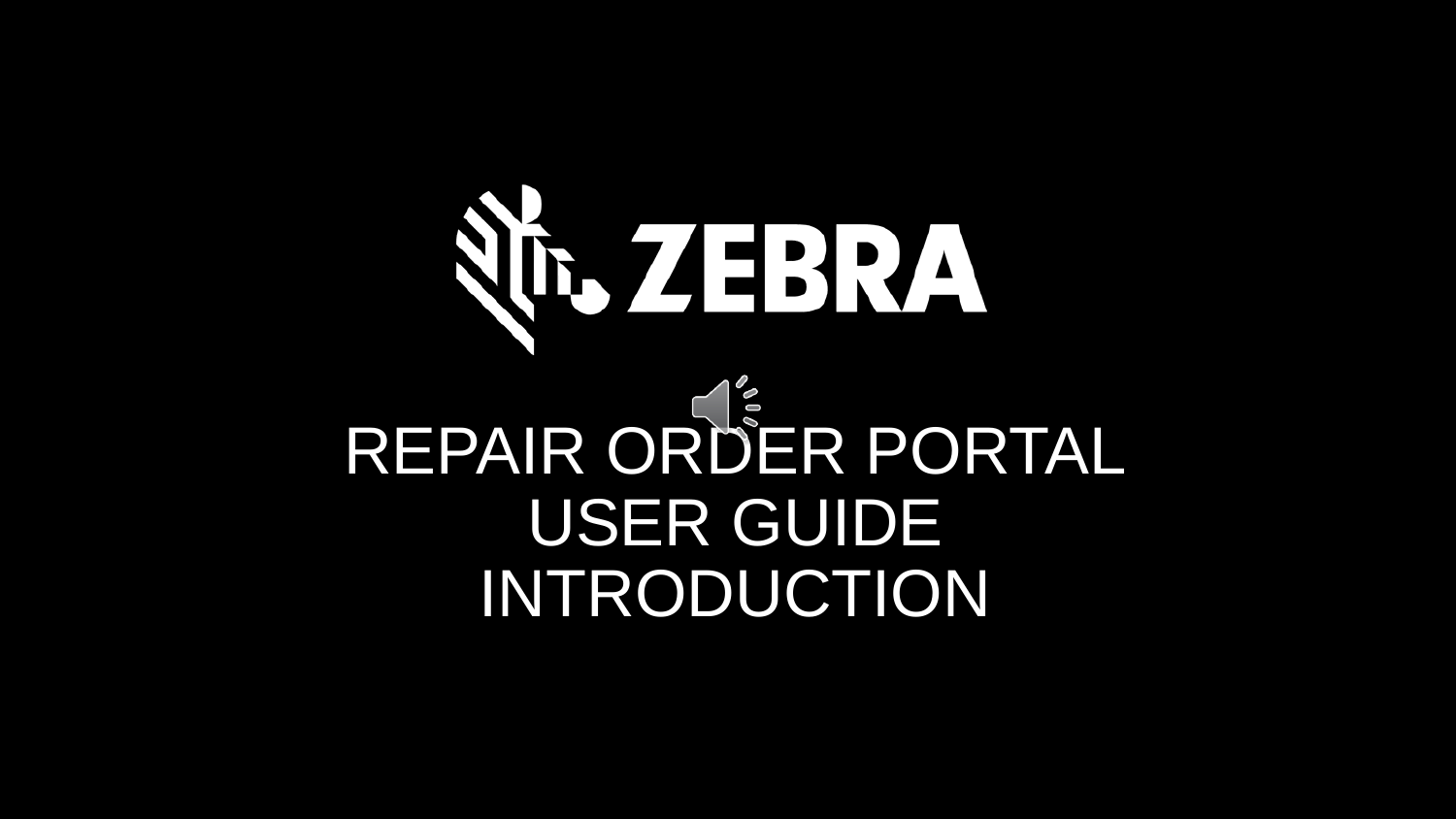

# Benefits of the **REPAIR ORDER PORTAL**:

- $\mathcal{Q}$ Access around-the-clock
- Receive a repair authorization number instantaneously
- $\alpha$  Check warranty / entitlement for devices
- 5 Receive and approve repair quotations online (for repairs outside of warranty or contract coverage)
- View the status of individual device repairs
- **兽 Print shipping documents and instructions**
- $\overline{\mathbb{R}}$  Track shipments
- $X$  Place advanced exchange and spare pool accessory orders
- Upload multiple items ("bulk load") onto a single repair order
- <sup><del>■</del> Schedule device pickup / collection (subscribed customers)</sup>

| <b>ACTIVE QUOTES</b>        |                            | $1 - 2$ of 2 |
|-----------------------------|----------------------------|--------------|
|                             |                            |              |
| 23-Apr-2019 12:0 23102778   | PRDTEST.4224@ \$1,606.65   |              |
| $23-4pr-2019$ 12:0 23102776 | PRDTEST.4224@   \$1,196.65 |              |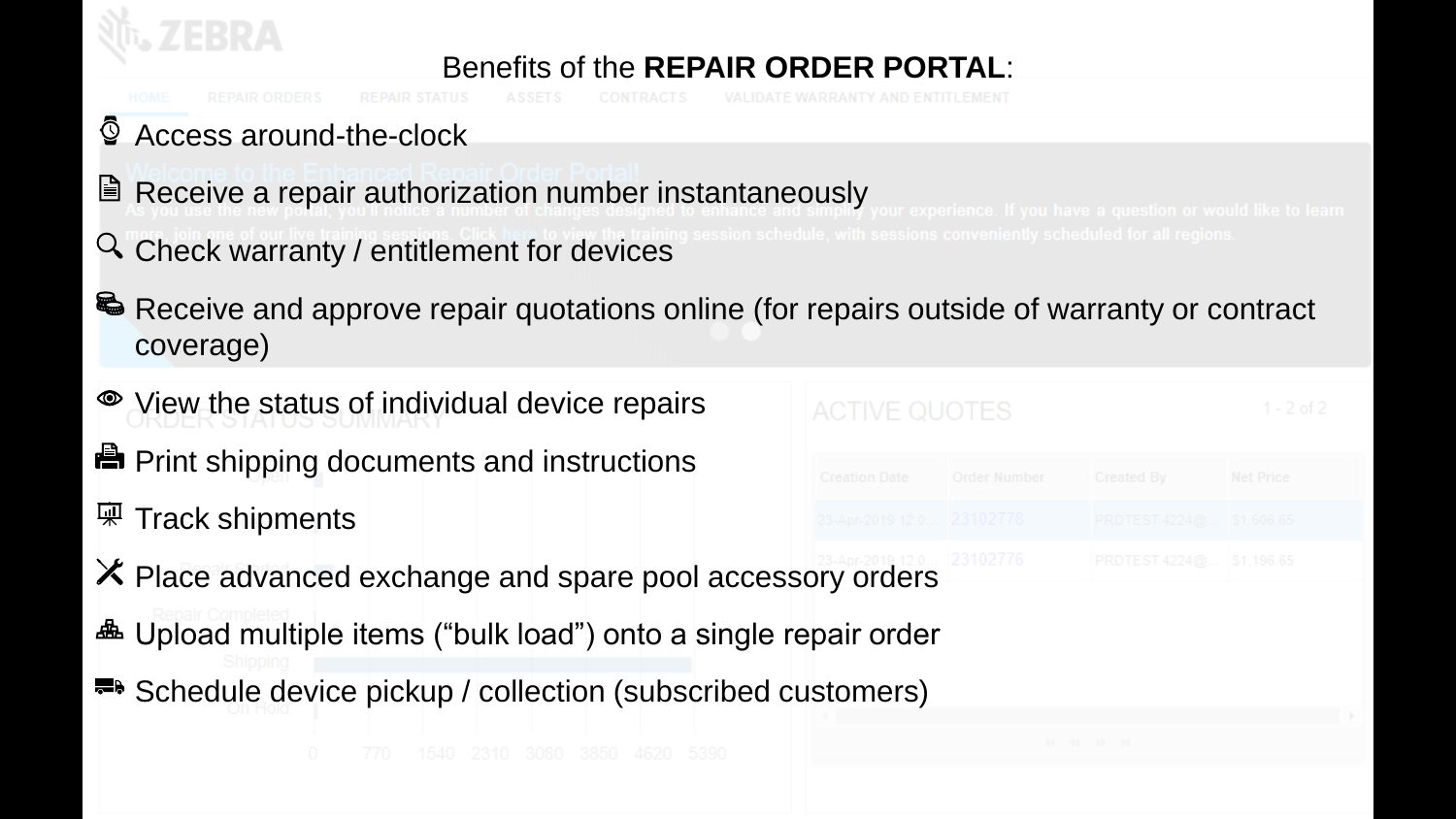

### Welcome to the Enhanced Repair Order Portal!

As you use the new portal, you'll notice a number of changes designed to enhance and simplify your experience. If you have a question or would like to learn more, join one of our live training sessions. Click here to view the training session schedule, with sessions conveniently scheduled for all regions.

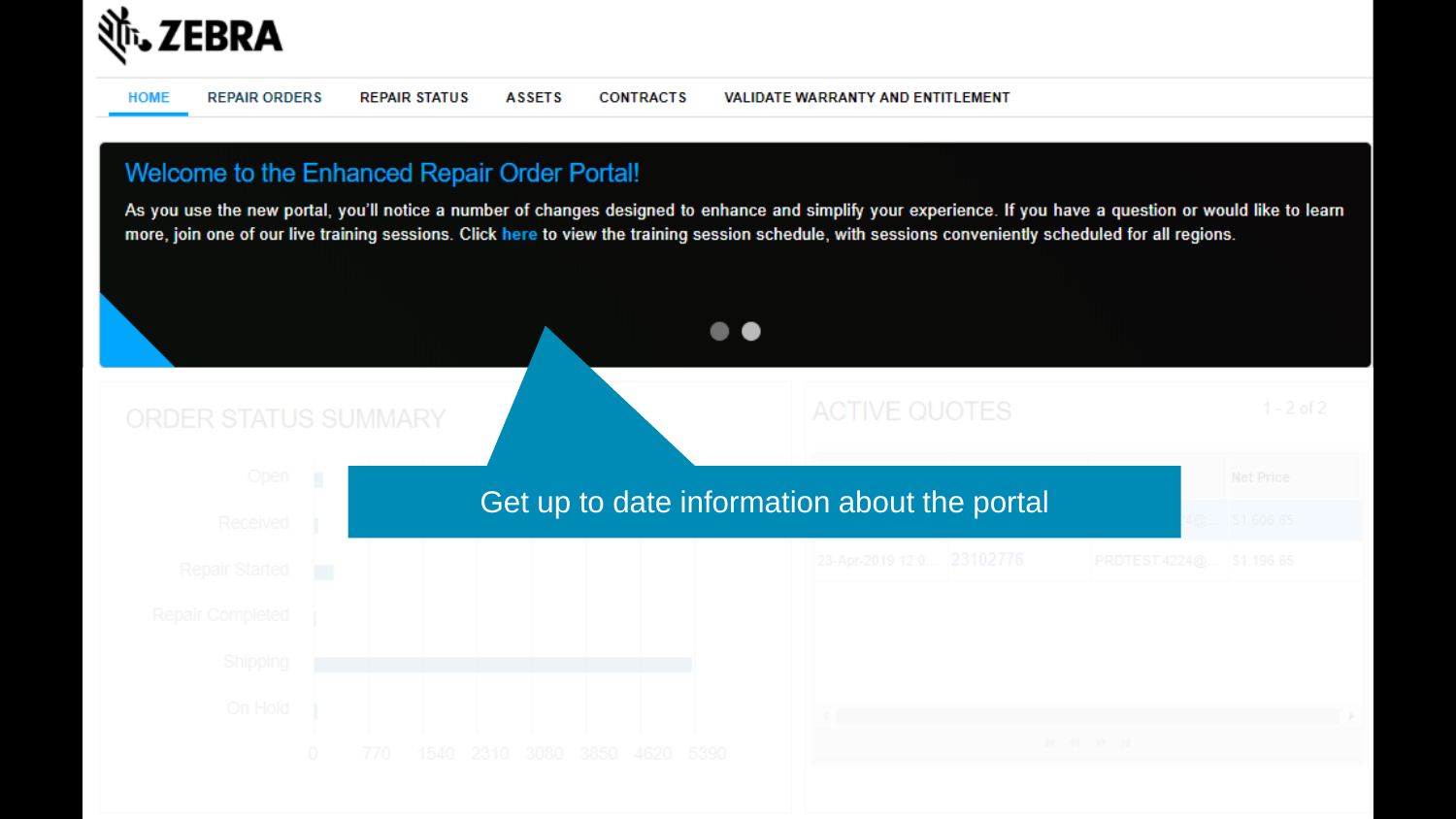

Order Status Summary displays a tally of repair orders by status



| <b>ACTIVE QUOTES</b>      |                            | $1 - 2 of 2$ |
|---------------------------|----------------------------|--------------|
|                           |                            |              |
| 23-Apr-2019 12:0 23102778 | PRDTEST.4224@ \$1,606.65   |              |
| 23-Apr-2019 12:0 23102776 | PRDTEST.4224@   \$1,196.65 |              |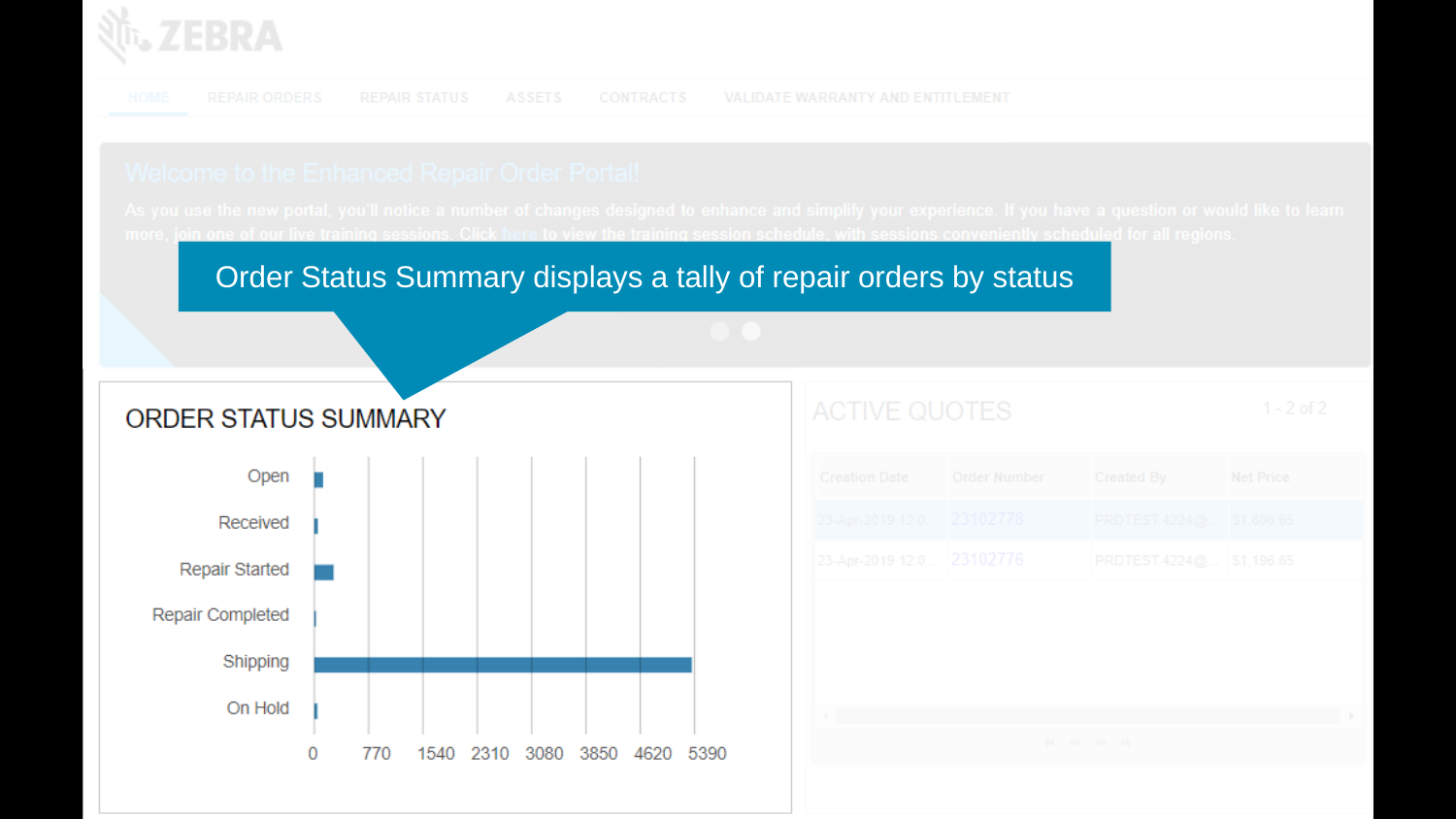

Active Quotes provides a list of pending per incident repair quote(s). Click on the repair order number to take action

# **ORDER STATUS SUMMARY**



# **ACTIVE QUOTES**

 $1 - 2$  of 2

| <b>Creation Date</b>      | <b>Order Number</b> | <b>Created By</b> | <b>Net Price</b> |
|---------------------------|---------------------|-------------------|------------------|
| 23-Apr-2019 12:0          | 23102778            | PRDTEST.4224@     | \$1,606.65       |
| 23-Apr-2019 12:0 23102776 |                     | PRDTEST.4224@     | \$1,196.65       |
|                           |                     |                   |                  |
|                           |                     |                   |                  |
|                           |                     |                   |                  |
|                           |                     |                   |                  |

 $M$   $M$   $N$   $M$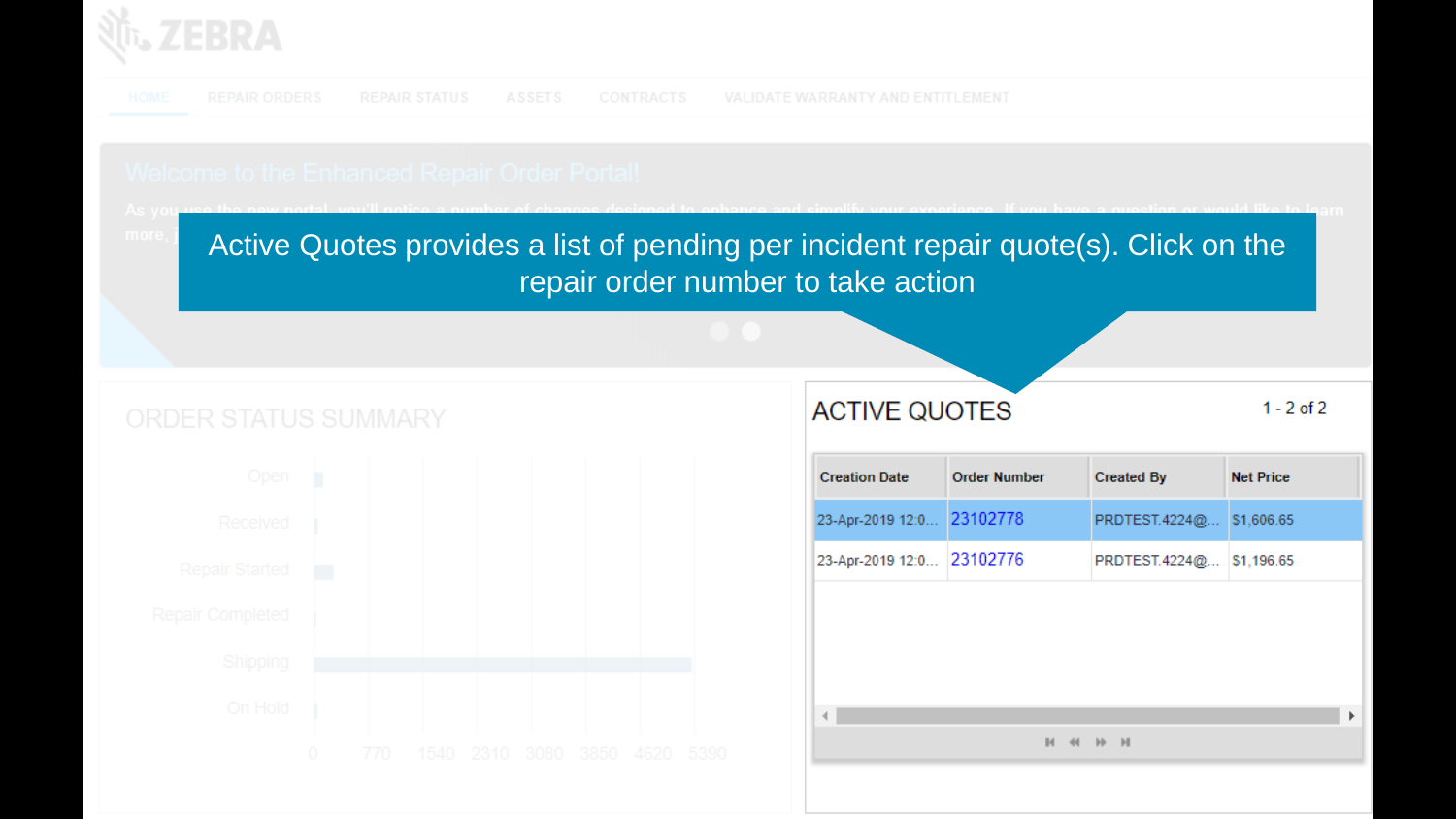

**HOME** 

**REPAIR ORDERS REPAIR STATUS ASSETS CONTRACTS** VALIDATE WARRANTY AND ENTITLEMENT

| <b>NORTH AMERICA</b>          | <b>EUROPE AND MIDDLE EAST</b> |
|-------------------------------|-------------------------------|
| ENU - English                 | عربي - ARA                    |
| <b>LATIN AMERICA</b>          | CSY - čeština                 |
| ESN - Español                 | <b>DEU - Deutsch</b>          |
| PTG - Português ENU - English |                               |
| <b>ASIA</b>                   | ESN - Español                 |
| CHS-普通话                       | FRA - Français                |
| ENU - English                 | עברית - HEB                   |
| JPN - 日本語                     | ITA - Italiano                |
| KOR - 한국어                     | NLD - Dutch                   |
| THA - ใทย                     | PLK - Polski                  |
|                               | RUS - Русский                 |
|                               | SVE - Svenska                 |
|                               | TRK - Türkce                  |





|          | Order Number Creation Date Created By Net Price |                                           |  |
|----------|-------------------------------------------------|-------------------------------------------|--|
| 11543040 |                                                 | 04-Nov-2019 12:0 PRDTEST.4221@ \$1,850.00 |  |
| 11542945 |                                                 | 29-Oct-2019 12:0 PRDTEST.4221@ \$900.00   |  |
| 11538598 |                                                 | 25-Oct-2019 12:0 PRDTEST.4221@ \$666.75   |  |
| 11537498 |                                                 | 24-Oct-2019 12:0 PRDTEST.4221@ \$1,696.95 |  |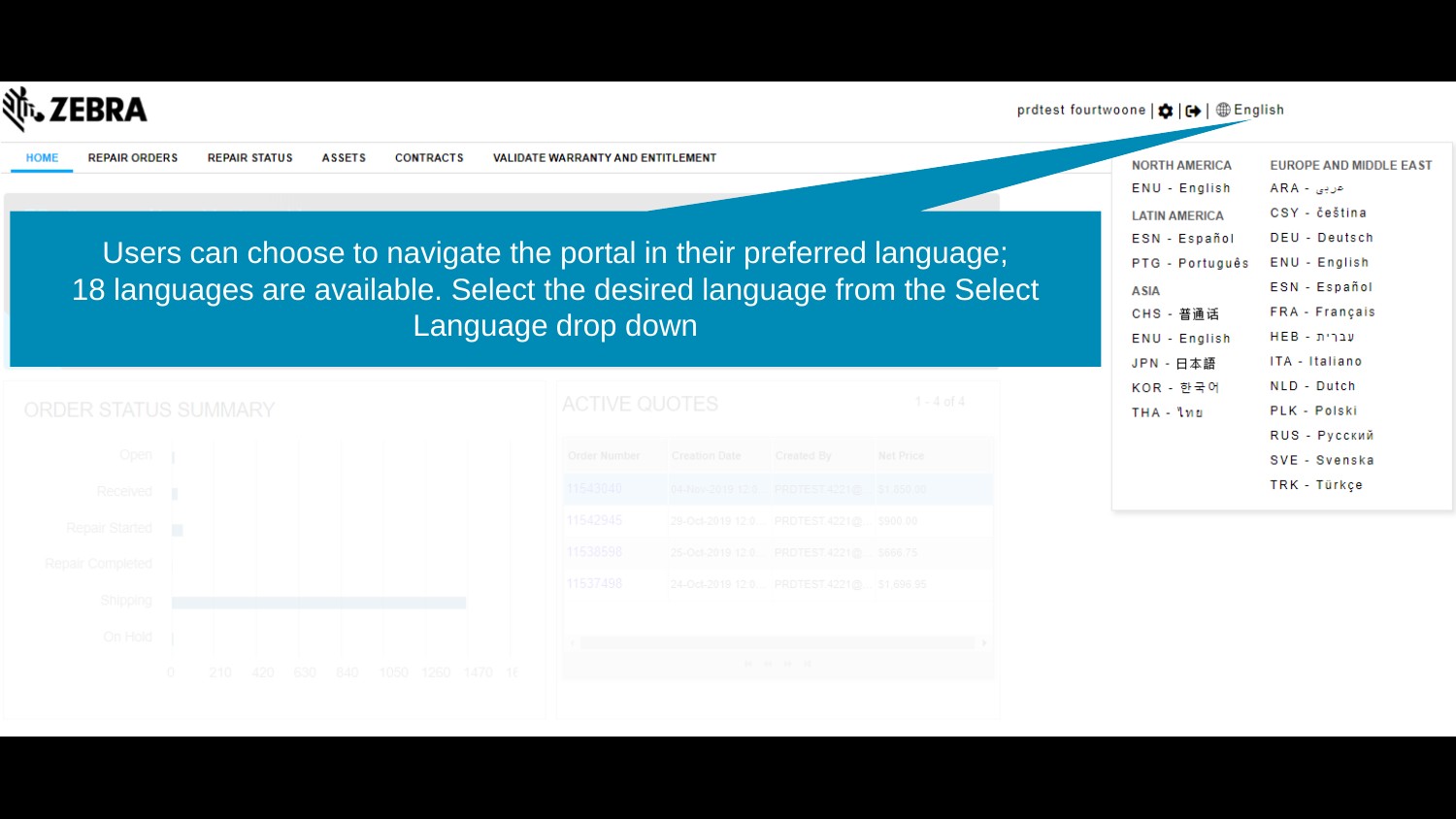

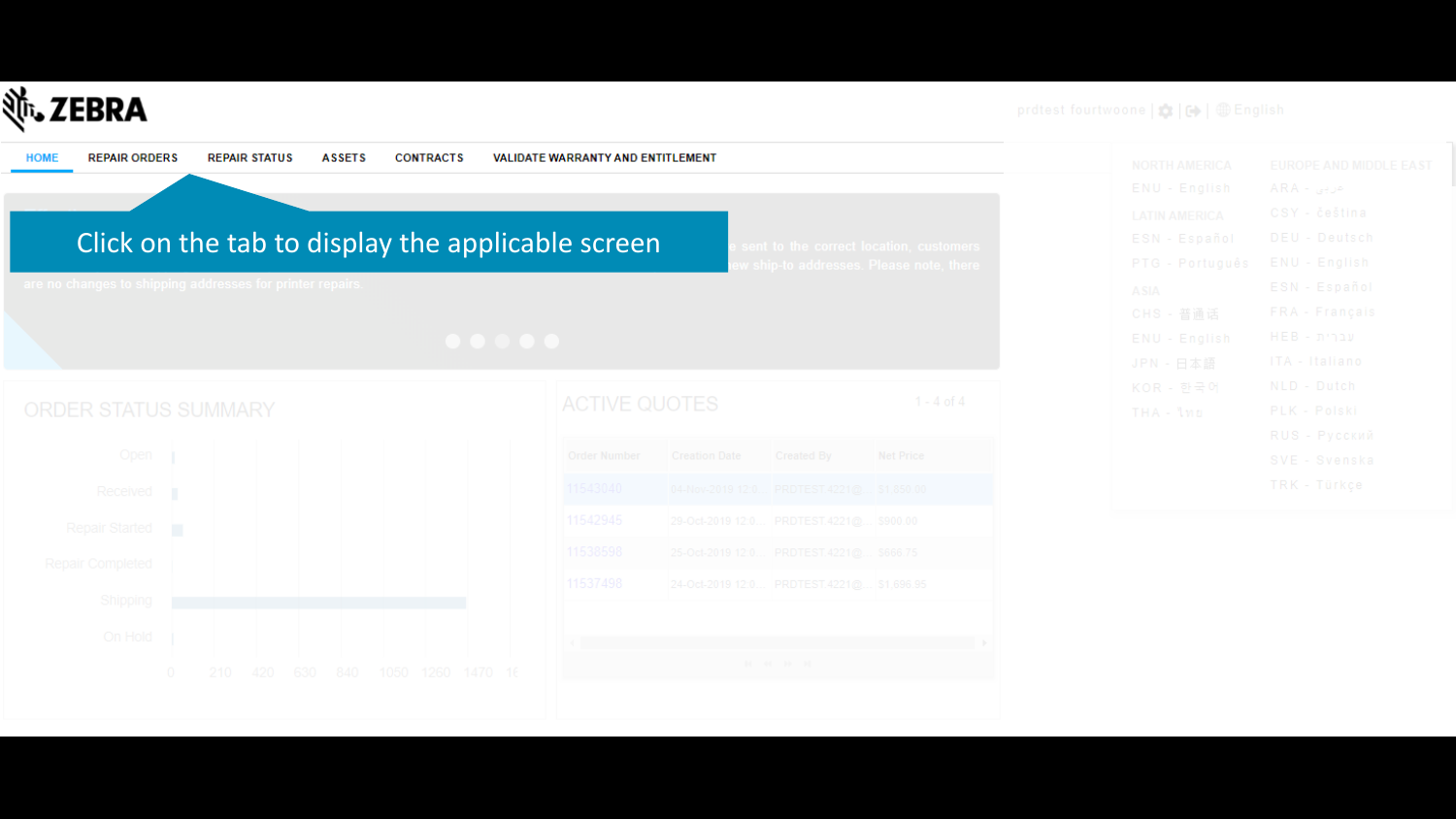

| <b>HOME</b>                                                                                                                                                        | <b>REPAIR ORDERS</b> | <b>REPAIR STATUS</b> | <b>ASSETS</b>                                  | <b>CONTRACTS</b> | <b>VALIDATE WARRANTY AND ENTITLEMENT</b> |                 |                  |                         |          |                           |                 |
|--------------------------------------------------------------------------------------------------------------------------------------------------------------------|----------------------|----------------------|------------------------------------------------|------------------|------------------------------------------|-----------------|------------------|-------------------------|----------|---------------------------|-----------------|
| Create new orders<br><b>PENDING REPAIR ORDERS</b><br>Note: Saved orders that have not been submitted will automatically expire ou days from the creation date.     |                      |                      |                                                |                  |                                          |                 |                  |                         |          |                           | 1 - 10 of $10+$ |
| <b>NEW REPAIR ORDER</b><br><b>CANCEL</b><br><b>COLUMNS DISPLAYED</b><br><b>REFRESH</b><br>$\checkmark$<br><b>FIND</b><br><b>Filter Type</b><br><b>Filter Value</b> |                      |                      |                                                |                  |                                          |                 |                  |                         |          |                           |                 |
| <b>Cart Number</b>                                                                                                                                                 | <b>Order Status</b>  | <b>Creation Date</b> | <b>Created By</b>                              | Contact          | <b>Billable Order</b>                    | # Of Lines      | <b>Bulk Load</b> | <b>Bulk Load Status</b> | Account# | <b>Account Name</b>       | <b>Addres</b>   |
| 1-1DTV3ZPC                                                                                                                                                         | Pending              | 21-Nov-2019          | PRDTEST.4221@ EMEA DEMO                        |                  | 'N.                                      |                 | N.               |                         | 6765498  | Zebra Technologi          | Zebra Ti        |
| 1-1DRDNG0U                                                                                                                                                         | Pending              | 21-Nov-2019          | PRDTEST.4221@ EMEA DEMO                        |                  | N                                        |                 | Ν                |                         | 6765498  | Zebra Technologi          | Zebra To        |
| 1-1DTP9GRP                                                                                                                                                         | Pending              | 21-Nov-2019          | PRDTEST.4221@ EMEA DEMO                        |                  | Y                                        |                 | Y                | Completed               | 6765498  | Zebra Technologi Zebra To |                 |
| 1-1DTMGM5X                                                                                                                                                         | Pending              | 21-Nov-2019          | PRDTEST.4221@ EMEA DEMO                        |                  | IY.                                      | 2               | Ν                |                         | 6765498  | Zebra Technologi          | Zebra To        |
| 1-1DTMGLQX                                                                                                                                                         | Pending              |                      |                                                |                  |                                          |                 | N                |                         | 6765498  | Zebra Technologi          | Zebra To        |
| 1-1DTMEA04                                                                                                                                                         | <b>Pendin</b>        |                      | Click a Cart Number to access a pending repair |                  |                                          |                 | N                |                         | 6765498  | Zebra Technologi          | Zebra To        |
| 1-1DOED2D8                                                                                                                                                         | Pending              |                      | order (cart) that has not been submitted for   |                  |                                          |                 | N                |                         | 6765498  | Zebra Technologi          | Calle M         |
| 1-1DLZJY9E                                                                                                                                                         | Pending              |                      |                                                | processing       |                                          |                 | N                |                         | 6765498  | Zebra Technologi          | Dukes N         |
| 1-1DNJFTFS                                                                                                                                                         | Pending              | 13-Nov-2019          | PRDTEST.4221@ EMEA DEMO                        |                  | Υ                                        |                 | N                |                         | 6765498  | Zebra Technologi          | Dukes N         |
| 1-1DN1A8ZC                                                                                                                                                         | Pending              | 13-Nov-2019          | PRDTEST.4221@ EMEA DEMO                        |                  | Y                                        | 2               | Ν                |                         | 6765498  | Zebra Technologi          | Dukes N         |
|                                                                                                                                                                    |                      |                      |                                                |                  |                                          |                 |                  |                         |          |                           |                 |
|                                                                                                                                                                    |                      |                      |                                                |                  |                                          | <b>M 44 H M</b> |                  |                         |          |                           |                 |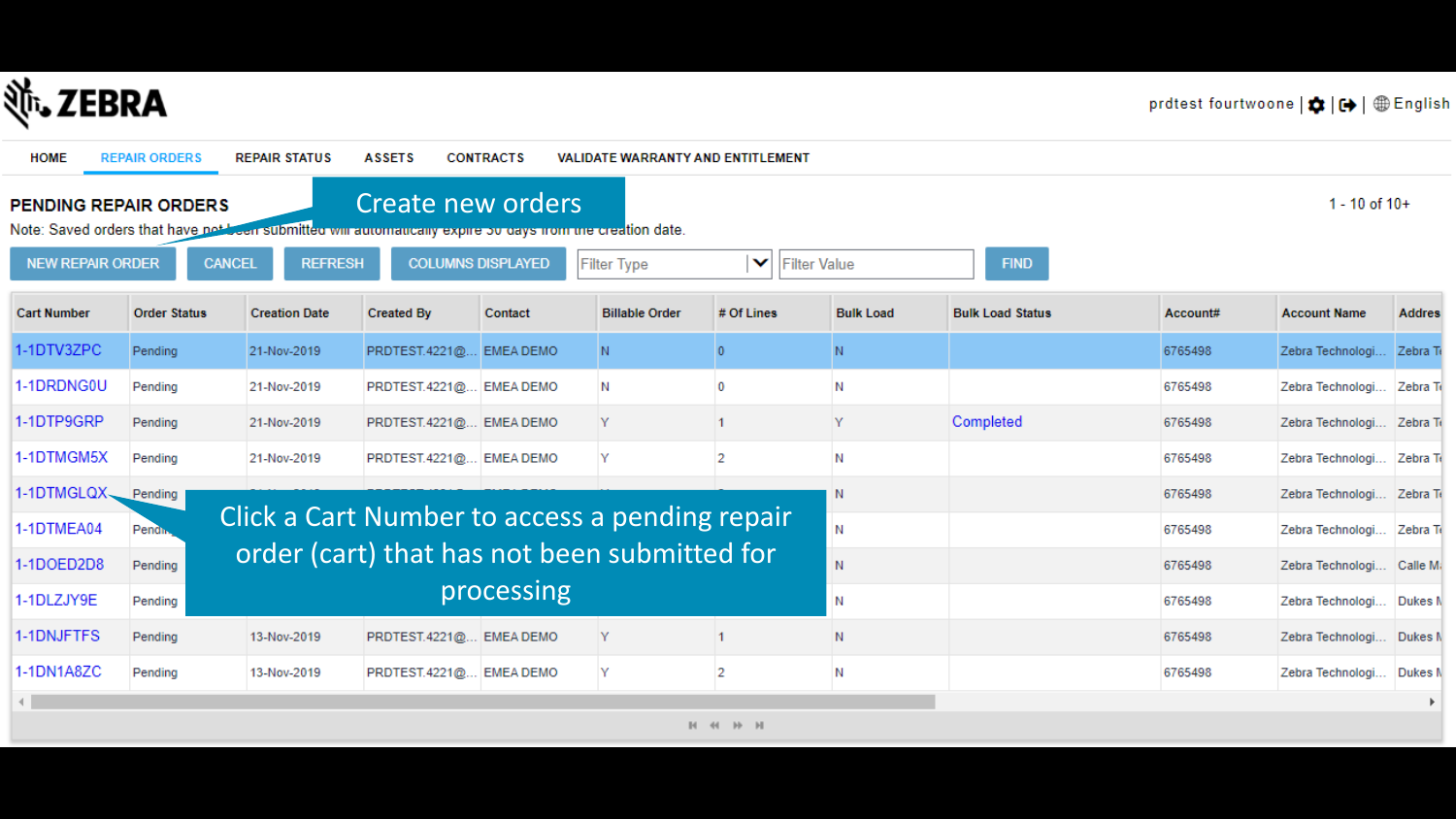

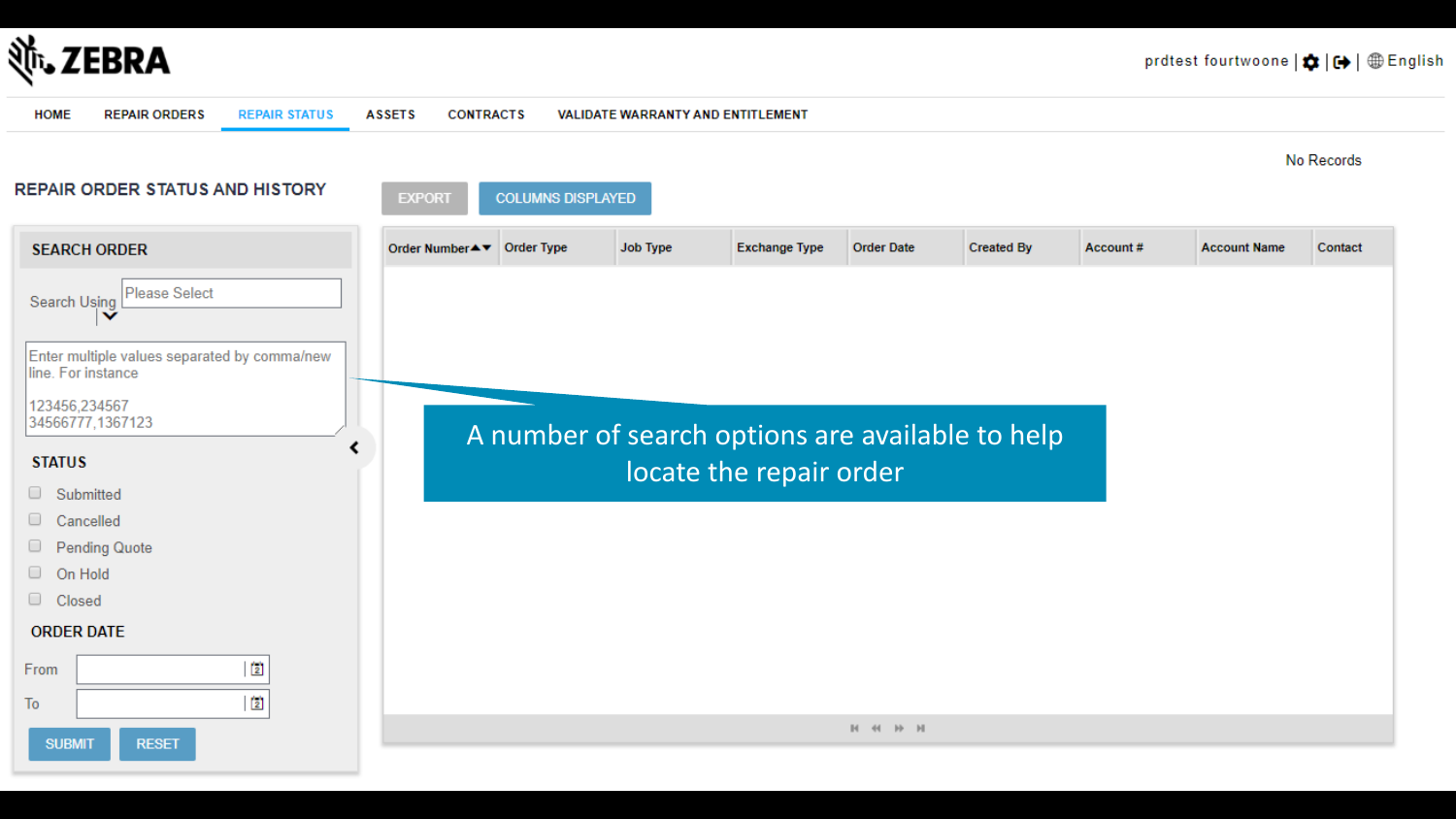

**RESET** 

**SUBMIT** 

### **HOME REPAIR ORDERS REPAIR STATUS ASSETS CONTRACTS** VALIDATE WARRANTY AND ENTITLEMENT Showing 25 records from last 30 days as no search criteria specified. Track the status of your units12 of 25 **REPAIR ORDER STATUS AND HISTORY EXPORT COLUMNS DISPLAYED SEARCH ORDER Order Number Job Type Line Item Status Line SubStatus Order Status Created By** Account# **Account Nam** Order Date ▲▼ 11545666 **Billable** Open Submitted 22-Nov-2019 09:5... PRDTEST.4221@... 6765498 Zebra Technol **Please Select** Search Using 11545664 22-Nov-2019 09:5... PRDTEST.4221@... 6765498 Zebra Technol **Billable** Open Submitted 11538598 Enter multiple values separated by comma/new **Billable** Open On Hold Submitted 21-Nov-2019 04:4... PRDTEST.4221@... 6765498 Zebra Technol line. For instance 11545239 **Billable** Open On Hold Submitted 21-Nov-2019 04:0... PRDTEST.4221@... 6765498 Zebra Technol 123456 234567 34566777,1367123 11542945 **Billable** Open On Hold Submitted 21-Nov-2019 03:3... PRDTEST.4221@... 6765498 Zebra Technol 11545459 **STATUS Billable** Received Submitted 18-Nov-2019 03:3... PRDTEST.4221@... 6765498 Zebra Technol Submitted 11545421 **Billable** Open Submitted 18-Nov-2019 03:0... PRDTEST.4221@... 6765498 Zebra Technol Cancelled 11545421 **Billable** Open Submitted 18-Nov-2019 03:0... PRDTEST.4221@... 6765498 Zebra Technol **Pending Quote** 11545346 **Billable** 14-Nov-2019 12:4... PRDTEST.4221@... 6765498 Open Submitted Zebra Technol On Hold Ω. Closed 11545346 14-Nov-2019 12:4... PRDTEST.4221@... 6765498 **Billable** Open Submitted Zebra Technol **ORDER DATE** 11543072 **Billable** Submitted 04-Nov-2019 08:3... PRDTEST.4221@... 6765498 Zebra Technol Open  $\left\lfloor 2 \right\rfloor$ From 11543072 **Billable** Open Submitted 04-Nov-2019 08:3... PRDTEST.4221@... 6765498 Zebra Technol  $\left\lfloor \frac{n}{2} \right\rfloor$ To

←

 $M$   $M$   $N$   $M$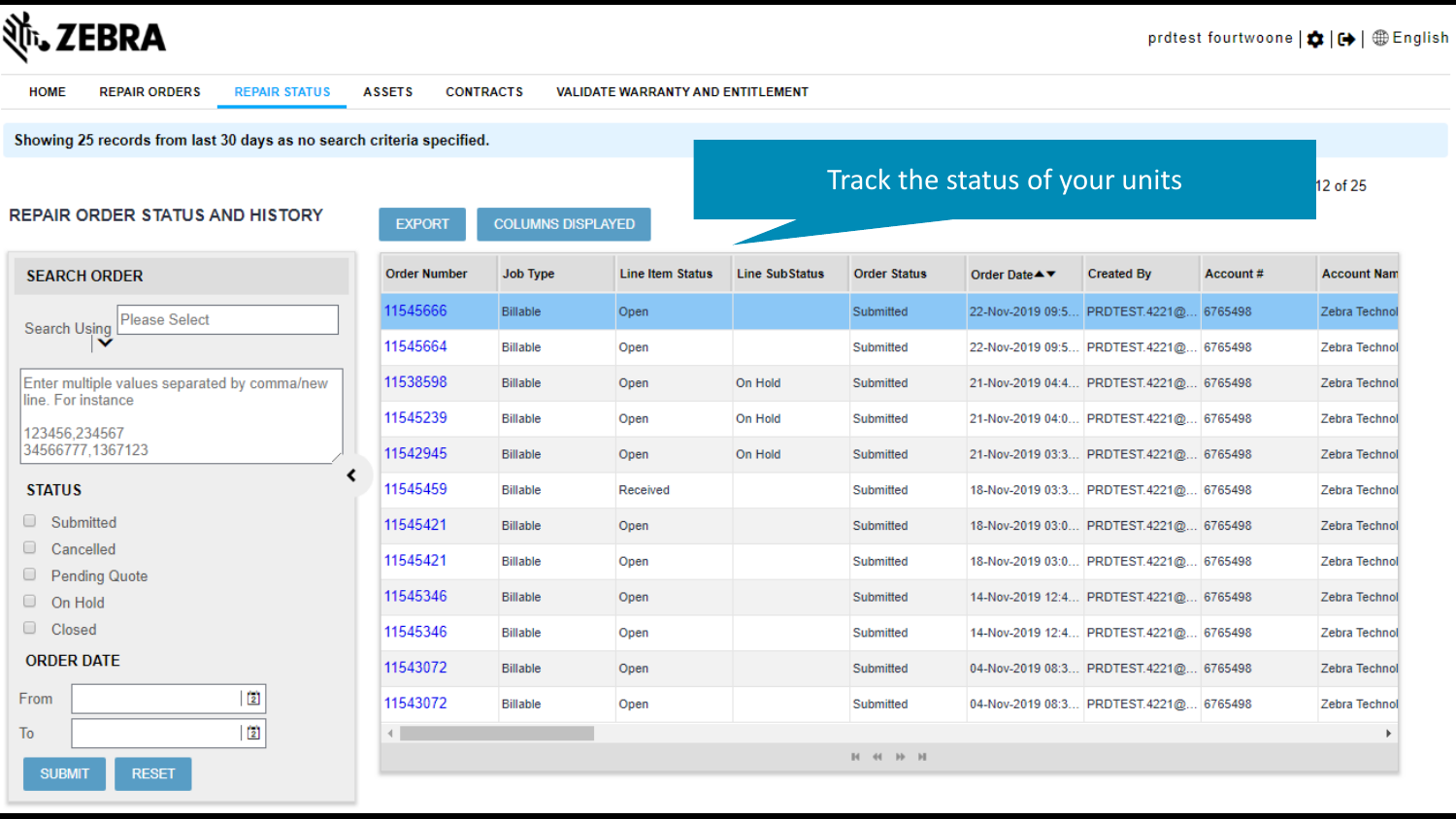| EBRA                                  |                                                                                          |                          |                                            |                                              |                                          |                                                                 |                                          |                       |                   | prdtest fourtwoone   <b>CH</b>   [+ ] |                 | ∰ English    |
|---------------------------------------|------------------------------------------------------------------------------------------|--------------------------|--------------------------------------------|----------------------------------------------|------------------------------------------|-----------------------------------------------------------------|------------------------------------------|-----------------------|-------------------|---------------------------------------|-----------------|--------------|
| <b>HOME</b>                           | <b>REPAIR ORDERS</b>                                                                     | <b>REPAIR STATUS</b>     | <b>ASSETS</b>                              | <b>CONTRACTS</b>                             | <b>VALIDATE WARRANTY AND ENTITLEMENT</b> |                                                                 |                                          |                       |                   |                                       |                 |              |
| <b>ACCOUNT</b>                        |                                                                                          |                          |                                            |                                              |                                          |                                                                 |                                          |                       |                   |                                       | $1 - 1$ of 1    |              |
| <b>Account Number</b>                 | <b>Account Name</b>                                                                      |                          |                                            |                                              |                                          |                                                                 |                                          |                       |                   |                                       |                 |              |
| 6765498                               | Zebra Technologies EMEA Demo Depot                                                       |                          |                                            |                                              |                                          |                                                                 |                                          |                       |                   |                                       |                 |              |
| <b>ASSETS</b><br><b>EXPORT</b>        | View serial number information and products linked<br>to your account<br>1 - 10 of $10+$ |                          |                                            |                                              |                                          |                                                                 |                                          |                       |                   |                                       |                 |              |
| Serial #                              | <b>Filter Type</b><br><b>Product Name</b>                                                | $\checkmark$<br>Account# | <b>Filter Value</b><br><b>Account Name</b> | <b>FIND</b><br><b>Owner Name</b>             | Installed Site #                         | Installed Site Name Address Line 1                              |                                          | <b>Address Line 2</b> | City              | <b>State</b>                          | <b>Province</b> | Pos          |
|                                       | 18079523020772 MC330M-GI4HA2                                                             | 6765498                  | Zebra Technologi.                          | Zebra Technologi.                            | 1122426619                               |                                                                 | 118 Burcott Rd                           |                       | <b>Bristol</b>    |                                       |                 | BS1          |
| 1618000501422 SAC5070-801CR           |                                                                                          | 6765498                  | Zebra Technologi.                          | Zebra Technologi                             | 1121328143                               |                                                                 | Hummeltoftevej 4.                        |                       | Virum             |                                       |                 | 283          |
| 1618000501426 SAC5070-801CR           |                                                                                          | 6765498                  | Zebra Technologi                           | Zebra Technologi 1122053153                  |                                          |                                                                 | Immeuble Miami<br>40 Rue d'Arcueil       |                       | Rungis            |                                       |                 | 941          |
|                                       | 17244522501026 TC700K-02B24B0 6765498                                                    |                          |                                            |                                              |                                          | Click on the serial number to view asset information            | FAO Andy Blake                           |                       |                   |                                       |                 | <b>SLE</b>   |
| A64200178                             | ZBK-ET5X-10SC 6765498                                                                    |                          |                                            |                                              |                                          |                                                                 | 91193 GIF SUR Y                          |                       |                   |                                       |                 | 911          |
| 17251522513442 TC56DJ-1PAZU4          |                                                                                          | 6765498                  | Zebra Technologi.                          | Zebra Technologi                             | 1121413719                               |                                                                 | Ondernemerscent.                         |                       | Arnhem            |                                       |                 | 682          |
|                                       | 16208522504185 TRG-TC7X-SNP1 6765498                                                     |                          | Zebra Technologi                           | Zebra Technologi   1122356359                |                                          |                                                                 | 395 Rue du Géné.                         |                       | Marcq-en-Barceul  |                                       |                 | 597          |
|                                       | 16187523020379 CRD-NWTRS-2S 6765498                                                      |                          |                                            | Zebra Technologi Zebra Technologi 1121780137 |                                          |                                                                 | Whitwood Lodge,                          |                       | Wakefield         |                                       |                 | WF           |
| 16186523021607 CRD-NWTRS-2S 6765498   |                                                                                          |                          |                                            | Zebra Technologi Zebra Technologi 1122118294 |                                          |                                                                 | Excel House, Unit                        |                       | <b>BIRMINGHAM</b> |                                       |                 | B61          |
| 16215523024262 CRD2100-1000UR 6765498 |                                                                                          |                          |                                            | Zebra Technologi Zebra Technologi 1122002673 |                                          |                                                                 | <b>GENIUS Busines</b><br>Dopraváků 749/3 |                       | Praha 8           |                                       |                 | 184          |
| $\left\vert 1\right\rangle$           |                                                                                          |                          |                                            |                                              |                                          | $\mathbb{H} \quad \mathbb{H} \quad \mathbb{H} \quad \mathbb{H}$ |                                          |                       |                   |                                       |                 | $\mathbb{F}$ |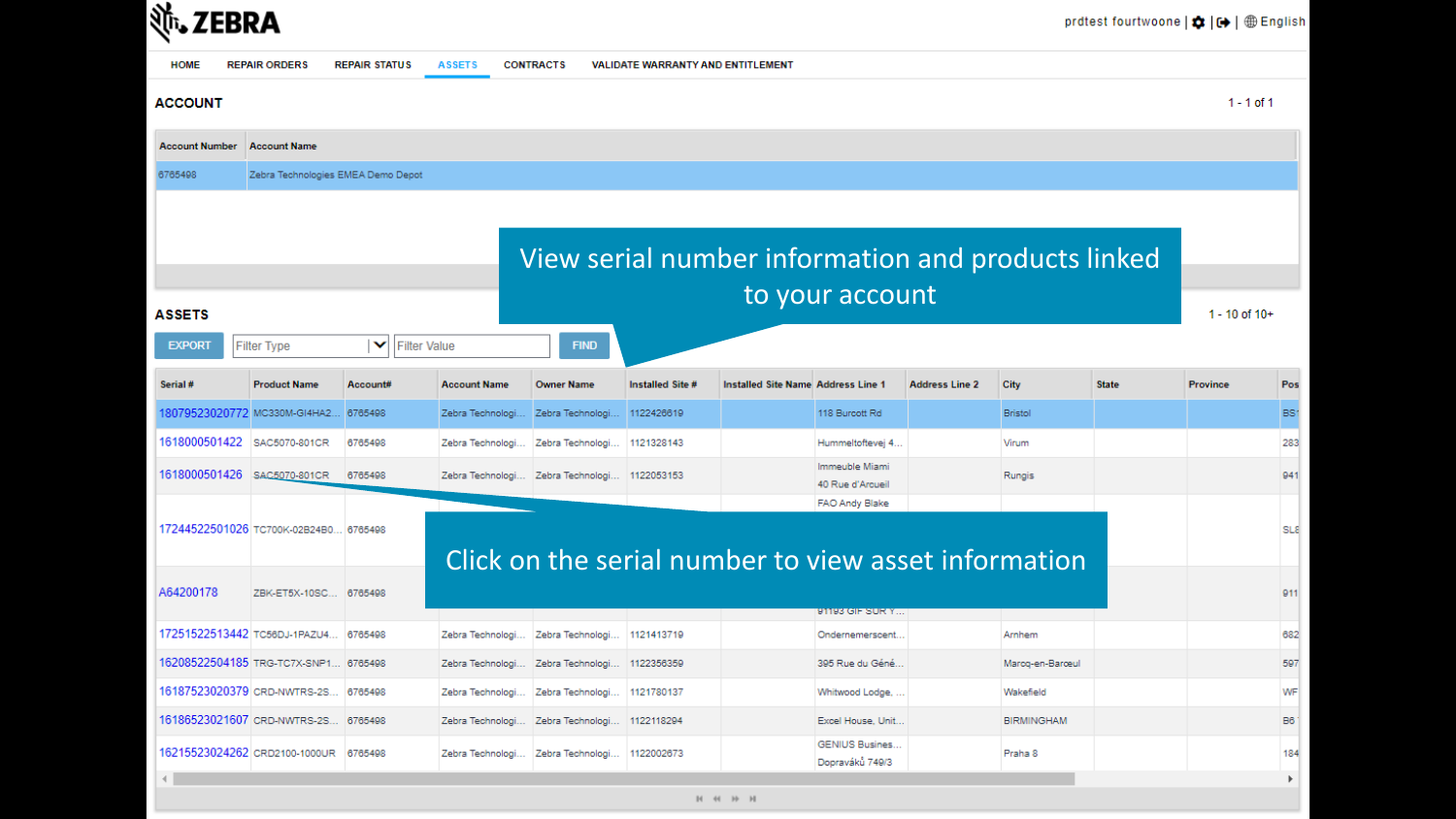

 $1 - 1$  of 1

**HOME REPAIR ORDERS REPAIR STATUS ASSETS CONTRACTS** VALIDATE WARRANTY AND ENTITLEMENT

### **ACCOUNT**

18280948

l 1

23-08-2018

Cancelled

23-08-2018

**Account Number Account Name** Zebra Technologies EMEA Demo Depot 6765498 View service contract information linked to your account  $H = H - H$ No Records **CONTRACTS** EYPORT **CHALL TANKS**  $\sim$ 

| <b>LAFVILE</b> | Timer Type |                      | -value          | <b>THYD</b>       |                                               |                 |                 |                    |                           |          |                              |            |
|----------------|------------|----------------------|-----------------|-------------------|-----------------------------------------------|-----------------|-----------------|--------------------|---------------------------|----------|------------------------------|------------|
| Contract #     | Revision   | <b>Creation Date</b> | <b>Status</b>   | <b>Start Date</b> | <b>End Date</b>                               | <b>End User</b> | <b>Reseller</b> | <b>Distributor</b> | <b>Price List</b>         | Currency | <b>Billing Frequency POI</b> |            |
| 18316473       |            | 13-11-2018           | Active          | 13-11-2018        | 12-11-2021                                    | End User        | Reseller        | 12345              | EMEA EUR Price EUR        |          | One Time                     | $$1-1$     |
| 18312006       |            | 05-11-2018           | <b>Million</b>  |                   | 28-10-2021                                    |                 |                 | 600 A.C            | EMEA EUR Price EUR:       |          | One Time                     | 81-5       |
| 18305738       |            | 17-10-               |                 |                   | Click on the contract number to view contract |                 |                 |                    | EMEA EUR Price EUR:       |          | One Time                     | <b>BSF</b> |
| 18297920       |            | 05-10-               |                 |                   | information                                   |                 |                 |                    | EMEA EUR Price EUR        |          | <b>One Time</b>              | 480        |
| 18291337       |            | 21-09-auro           | <b>PULSE DE</b> | Then are in the   | <b>LEWIS CONTROL</b>                          | End User        | Reseller        | 12345              | <b>EMEA EUR Price EUR</b> |          | One Time                     | 460        |
| 18285986       |            | 06-09-2018           | Active          | 04-09-2018        | 03-09-2021                                    | End User        | Reseller        | 12345              | EMEA EUR Price EUR:       |          | One Time                     | 460        |
| 18285755       |            | 06-09-2018           | Active          | 17-09-2018        | 16-09-2019                                    | End User        | Reseller        | 12345              | EMEA GBP Price GBP        |          | One Time                     |            |
| 18285267       |            | 04-09-2018           | Active          | 31-08-2018        | 30-08-2021                                    | End User        | Reseller        | 12345              | EMEA EUR Price EUR:       |          | One Time                     | 460        |
| 18281211       |            | 24-08-2018           | Active          | 23-08-2018        | 22-08-2021                                    | End User        | Reseller        | 12345              | EMEA EUR Price EUR:       |          | One Time                     | -81-1      |
|                |            |                      |                 |                   |                                               |                 |                 |                    |                           |          |                              |            |

End User

Reseller

12345

One Time

EMEA EUR Price... EUR